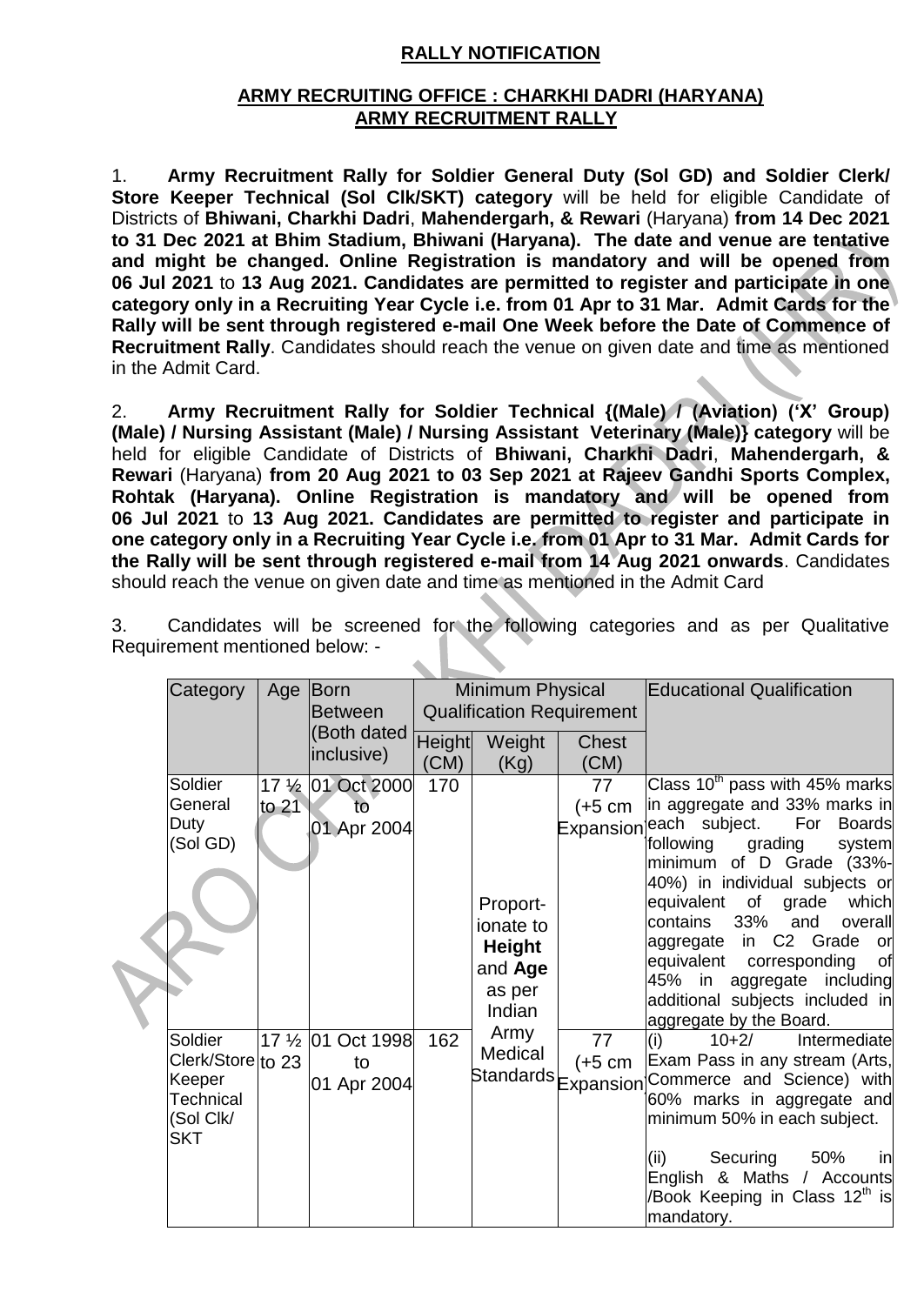| Category                                                                                                                                                                                                                                                                  | Age     | Born<br><b>Between</b>                                                       | <b>Minimum Physical</b><br><b>Qualification Requirement</b> |                                                                                                                     |                              | <b>Educational Qualification</b>                                                                                                                                                                                                                                                                                                                                                                                                                                                                                                                                                                                                                                                                                                                                                                  |
|---------------------------------------------------------------------------------------------------------------------------------------------------------------------------------------------------------------------------------------------------------------------------|---------|------------------------------------------------------------------------------|-------------------------------------------------------------|---------------------------------------------------------------------------------------------------------------------|------------------------------|---------------------------------------------------------------------------------------------------------------------------------------------------------------------------------------------------------------------------------------------------------------------------------------------------------------------------------------------------------------------------------------------------------------------------------------------------------------------------------------------------------------------------------------------------------------------------------------------------------------------------------------------------------------------------------------------------------------------------------------------------------------------------------------------------|
|                                                                                                                                                                                                                                                                           |         | (Both dated<br>inclusive)                                                    | <b>Height</b><br>(CM)                                       | Weight<br>(Kg)                                                                                                      | <b>Chest</b><br>(CM)         |                                                                                                                                                                                                                                                                                                                                                                                                                                                                                                                                                                                                                                                                                                                                                                                                   |
| Soldier<br>Technical<br>(Male) $@$<br>Soldier<br><b>Technical</b><br>(Aviation)<br>('X' Group)<br>(Male) $@$<br>Soldier<br>Technical<br>(Nursing<br>Assistant)<br>(Male) $@$<br>Soldier<br><b>Technical</b><br>(Nursing<br>Assistant<br><b>Neterinary</b> )<br>(Male) $@$ | to $23$ | 17 1/2 01 Oct 1998<br>to<br>01 Apr 2004<br><b>Special Physical Standards</b> | 170                                                         | Proport-<br>ionate to<br><b>Height</b><br>and Age<br>as per<br>Indian<br>Army<br><b>Medical</b><br><b>Standards</b> | 77<br>$(+5 cm)$<br>Expansion | Intermediate<br>$10+2/$<br>Exam<br>Science<br>with<br>Pass<br>in<br>Physics,<br>Chemistry, $\sim$<br>Math<br>and English with minimum<br>50% marks in aggregate and<br>40% marks in each subject.<br>Intermediate Exam<br>$10+2/$<br>Science<br>Pass<br>in<br>with<br>Physics,<br>Chemistry,<br>Math<br>and English with minimum<br>50% marks in aggregate and<br>40% marks in each subject.<br>$10+2/$<br>Intermediate<br>Exam<br>Pass<br>Science<br>with<br>in<br>Physics, Chemistry, Biology<br>and English with minimum<br>50% marks in aggregate and<br>min 40% marks in each<br>subject.<br>Intermediate<br>$10+2/$<br>Examl<br>Science<br>with<br>Pass<br>in<br>Physics, Chemistry, Biology<br>and English with minimum<br>50% marks in aggregate and<br>min 40% marks in each<br>subject. |
| Indian                                                                                                                                                                                                                                                                    |         | 17 1/ <sub>2</sub> 01 Oct 2000                                               |                                                             |                                                                                                                     | 77                           |                                                                                                                                                                                                                                                                                                                                                                                                                                                                                                                                                                                                                                                                                                                                                                                                   |
| Gorkhas<br>(Sol(GD))                                                                                                                                                                                                                                                      | to $21$ | tō<br>01 Apr 2004                                                            | 157                                                         |                                                                                                                     | $(+5 cm)$<br>Expansion       | Class 10 <sup>th</sup> Pass                                                                                                                                                                                                                                                                                                                                                                                                                                                                                                                                                                                                                                                                                                                                                                       |
| <b>Tribals</b><br>of<br>authorised<br>Tribal<br>Areas                                                                                                                                                                                                                     |         | As applicable in<br>their categories                                         | 162                                                         |                                                                                                                     |                              | As applicable in their Categories<br>Note :- Education Certificates issued by Education Boards affiliated to / listed by                                                                                                                                                                                                                                                                                                                                                                                                                                                                                                                                                                                                                                                                          |

**Note** :- **Education Certificates issued by Education Boards affiliated to / listed by AICTE, CBSE & NIOS only be considered**.

**@ Rally for Soldier Technical {(Male) / (Aviation) ('X' Group) (Male) / Nursing Assistant (Male) / Nursing Assistant Veterinary (Male)} category will be held at Rajeev Gandhi Sports Complex, Rohtak (Haryana) from 20 Aug to 03 Sep 2021.**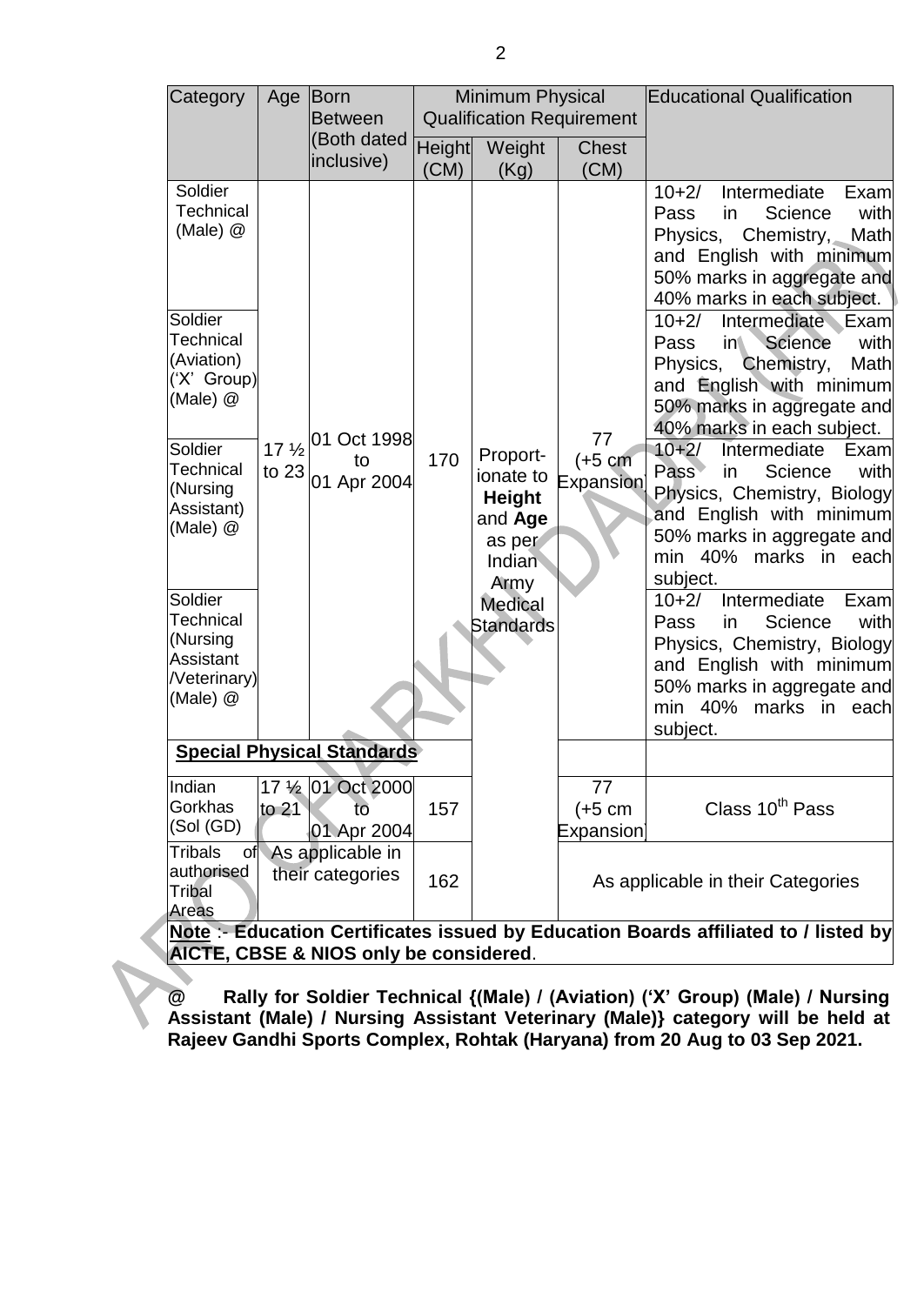@ **Note**: Relaxation in Physical Standards.

| Category                                                                                                                                                                                                                                                                                                   |        | Relaxation |              |  |  |  |
|------------------------------------------------------------------------------------------------------------------------------------------------------------------------------------------------------------------------------------------------------------------------------------------------------------|--------|------------|--------------|--|--|--|
|                                                                                                                                                                                                                                                                                                            | Height | Weight     | <b>Chest</b> |  |  |  |
|                                                                                                                                                                                                                                                                                                            | (Cms)  | (Kgs)      | (Cms)        |  |  |  |
| (a)                                                                                                                                                                                                                                                                                                        | (b)    | (c)        | (d)          |  |  |  |
| Sons of Servicemen (SOS) / Ex-Servicemen (SOEX) / War<br>Widows (SOWW) / Son of Widow (SOW)                                                                                                                                                                                                                | 02     | 02         | 01           |  |  |  |
| Adopted son/Son-in-law of a War Widow, if she has no son                                                                                                                                                                                                                                                   |        |            |              |  |  |  |
| including a legally adopted son of serving Soldier / Ex-<br>Servicemen                                                                                                                                                                                                                                     | 02     | 02         | 01           |  |  |  |
| <b>Outstanding Sportsmen:-</b>                                                                                                                                                                                                                                                                             |        |            |              |  |  |  |
| (i)<br>Represented India at the International Level.                                                                                                                                                                                                                                                       |        |            |              |  |  |  |
| Represented State at the Senior / Junior National level<br>(ii)<br>and have won any medal in individual event or have reached<br>up to eighth position in the Team event.                                                                                                                                  |        |            |              |  |  |  |
| Represented College / University in Inter University<br>(iii)<br>Championship and have won any medal in individual event or<br>have reached up to sixth position in the Team event.                                                                                                                        |        |            |              |  |  |  |
| Represented State at National Level in Khelo India<br>(iv)<br>Games and have won any medal in individual's event or have<br>reached up to sixth position in the Team event.                                                                                                                                | 02     | 05         | 03           |  |  |  |
| (v)<br>Represented District at the State Level and have won<br>any medal in individual event or have reached fourth position<br>in the Team event.                                                                                                                                                         |        |            |              |  |  |  |
| Represented the State School Team in the events<br>(vi)<br>organized by All India School Games Federation and have<br>won any medal in individual event or up to sixth position in the<br>Team event.                                                                                                      |        |            |              |  |  |  |
| @Note: - Relaxation in Physical Standards is either for wards of Servicemen/<br>Ex-Servicemen or Sportsmen (not both) and is in addition to the special physical<br>standards. Sports Certificates should be with Registration Number and Gradation<br>Certificate duly signed by District Sports Officer. |        |            |              |  |  |  |

# 4. Candidates will be tested as stated below:-

| <b>Physical Fitness Test (At Rally Site)</b>  |                 |                          |               |              |                                   |                                                                                 |  |
|-----------------------------------------------|-----------------|--------------------------|---------------|--------------|-----------------------------------|---------------------------------------------------------------------------------|--|
| 1.6 Km Run                                    | Beam (Pull Ups) |                          | 9 Feet        | Zig-Zag      | <b>Remarks</b>                    |                                                                                 |  |
| Group                                         | Marks           | Pull Ups<br><b>Marks</b> |               | <b>Ditch</b> | <b>Balance</b>                    |                                                                                 |  |
| Group-I (Up till<br>5 min 30 Sec)             | 60              | 10                       | 40            |              |                                   | For<br>categories<br>fwg<br>Candidates only need to                             |  |
|                                               |                 | 9                        | 33            |              |                                   | qualify in PFT: -                                                               |  |
|                                               | 48              | 8                        | 27<br>Need to | Need to      | (a) Sol Clk/SKT.<br>(b) Sol Tech. |                                                                                 |  |
| Group-II (5 min<br>31 sec to 5 Min<br>45 Sec) |                 | 7                        | 21            | Qualify      | Qualify                           | (c) Sol Tech (Aviation)<br>('X' Group).<br>(d) Sol Tech (Nursing<br>Assistant). |  |
|                                               |                 | 6                        | 16            |              |                                   | (e) Sol Tech (Nursing<br>Assistant/Veterinary).                                 |  |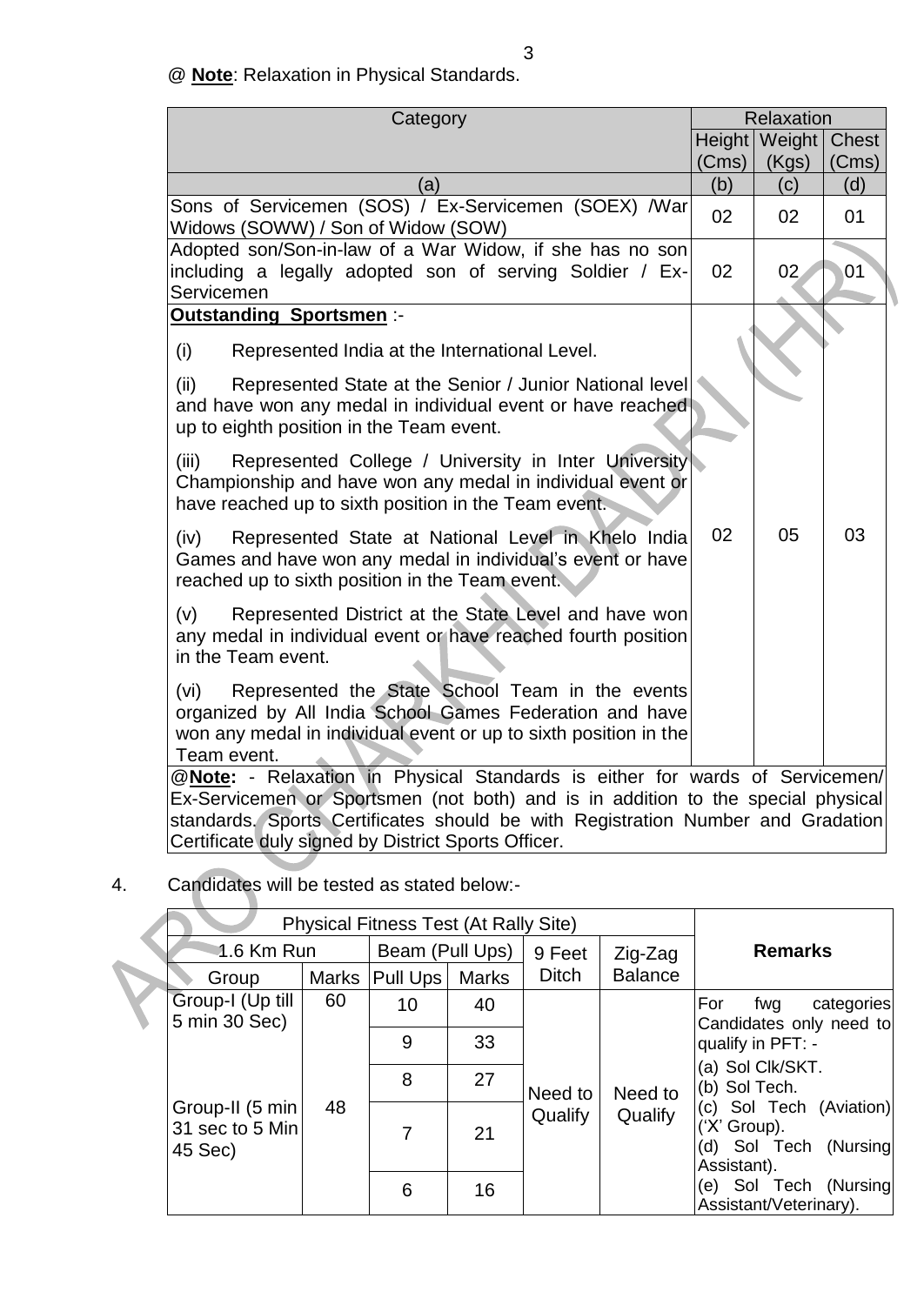# **PHYSICAL MESUREMENT (AT RALLY SITE)**

Physical Measurements will be carried out as per Physical Standards listed at Para 3 Above.

#### **MEDICAL TEST**

(a) As per laid down medical standards at the Rally Site.

(b) Medical Unfit Candidates will be referred to MH/CH/BH for Specialist Review. Candidates referred for specialist review should present themselves to the nominated MH/CH/BH within 05<sup>th</sup> days from date of generation of Medical Review Certificate barring Sundays & Holidays and report back to ARO for issue of Admit Card for CEE in case declared FIT.

# **WRITTEN TEST THROUGH COMMON ENTRANCE EXAMINATION (CEE)**

(a) CEE will be conducted for medically FIT Candidates at nominated venue location. Date and time of written test will be intimated at rally site and through admit cards.

(b) Admit Card for the CEE for the Rally FIT Candidates will be issued at Rally Site itself. *Incase document verification is pending then the admit cad will be issued at ARO Charkhi Dadri (Haryana) and the dates will be given separately.*

(c) Admit Card for the CEE for the Review FIT cases will be issued after getting medically fit by concerned specialist/Specialists at MH/CH/BH at ARO Charkhi Dadri (Haryana).

(d) Admit Card for the CEE for the Review FIT cases of Soldier Technical Category will be issued after getting medically fit by concerned specialist/Specialists at MH/CH/BH at ARO Rohtak (Haryana).

5. Candidates are required to bring following Documents / Certificates in original with **two attested photocopies** with them to the Rally Site **failing which, they will be rejected and not be permitted to attend the Recruitment Rally**: -

(a) **Admit Card**. Printed with Laser Printer on good quality paper (Do not shrink the size).

(b) **Regn Form**. Online Application generated from [www.joinindianarmy.nic.in](http://www.joinindianarmy.nic.in/) website.

(c) **Photographs**. Twenty copies of unattested passport size colour photographs developed on good quality photographic paper in white background not more than three months old.

(i) Computer printouts/Photo shopped photographs will NOT be accepted. (**SIKH and SIKH (M&R) candidate photographs should be with turban/ Putka**).

(ii) *In case the photograph is not as per specification candidates will be required to take fresh photographs at rally site*.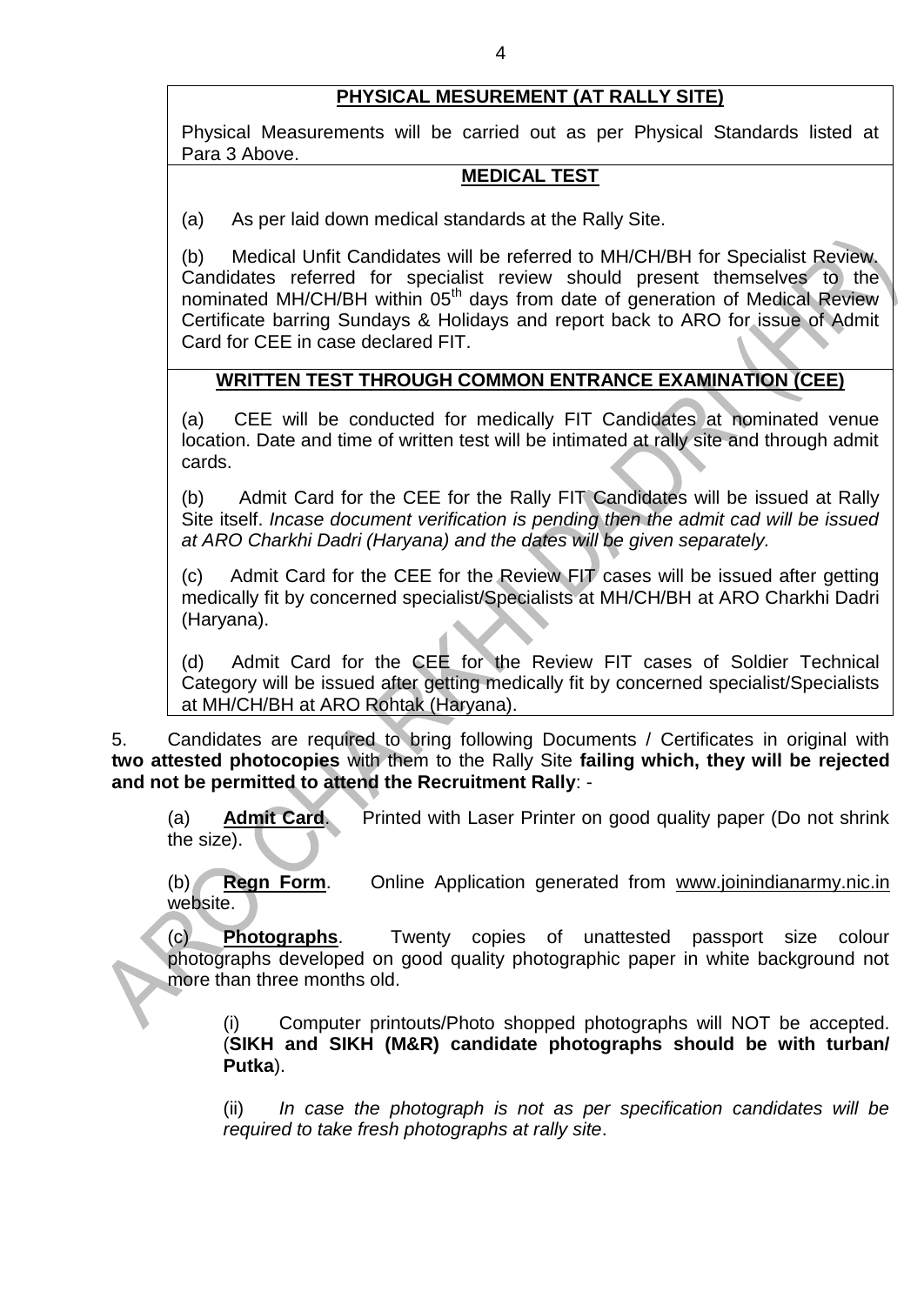### (d) **Education Certificate**.

(i) Education Certificate with Marks Sheet in Original of all Educational Qualifications achieved by Candidate i.e.  $10^{th}$  (Matric) /  $12^{th}$  (Intermediate) / Graduation etc from recognized School/College/Board/University.

(ii) Provisional/ Online Education Certificate should be certified and ink signed by the Head of the Educational Institution of concerned Board/University.

(iii) Candidates with Matric Certificate from Open School should bring School Leaving Certificate / TC duly signed by DEO, if Class 10<sup>th</sup> (Matric) passed from Open School i.e Haryana State Open School & National Institute of Open Schooling (NIOS).

(e) **Nativity / Domicile Certificate**. Nativity/ Domicile Certificate with Photograph, issued by Tehsildar / District Magistrate.

(f) **Caste Certificate**. Caste Certificate affixed with photograph, issued by Tehsildar / District Magistrate.

(g) **Religion Certificate**. Religion Certificate issued by the Tehsildar / SDM (if religion as "SIKH / HINDU / MUSLIM / CHRISTIAN" is not mentioned in the Caste Certificate).

(h) **School Character Certificate**. School Character Certificate issued by the School/College Principal / Headmaster where the candidate last studied.

(j) **Character Certificate**. Character Certificate with Photograph issued by village Sarpanch / Municipal Corporation **within last Six Months**.

(k) **Unmarried Certificate**. Unmarried Certificate for Candidates less than 21 years of age with photograph, issued by Sarpanch / Municipal Corporation **within last Six Months**.

(l) **Relationship Certificate**. Son of Servicemen / Son of Ex-Servicemen / Son of Widow / Son of War Widows Candidates are required to produce the following documents: -

(i) Relationship Certificate issued from respective Records Office only, duly signed by Record Officer with Personal Number, Rank Name and particular of the Records Officer issuing the Relationship Certificate with Office Seal / Stamp endorsed.

(ii) A declaration to the affect as mentioned in the Affidavit on Ten Rupees Non-Judicial Stamp Paper prepared by the ESM duly signed by1<sup>st</sup> Class / Executive / Judicial Magistrate is required to be submitted by the Candidate at Rally Site. **Format of Affidavit should be as per attached Appendix 'A'**. *Candidates will be rejected for want of Affidavit / improper Affidavit.*

(iii) Original Discharge Book of Ex-Serviceman also to be produced. Name and Date of Birth of the Candidate must have been recorded in it.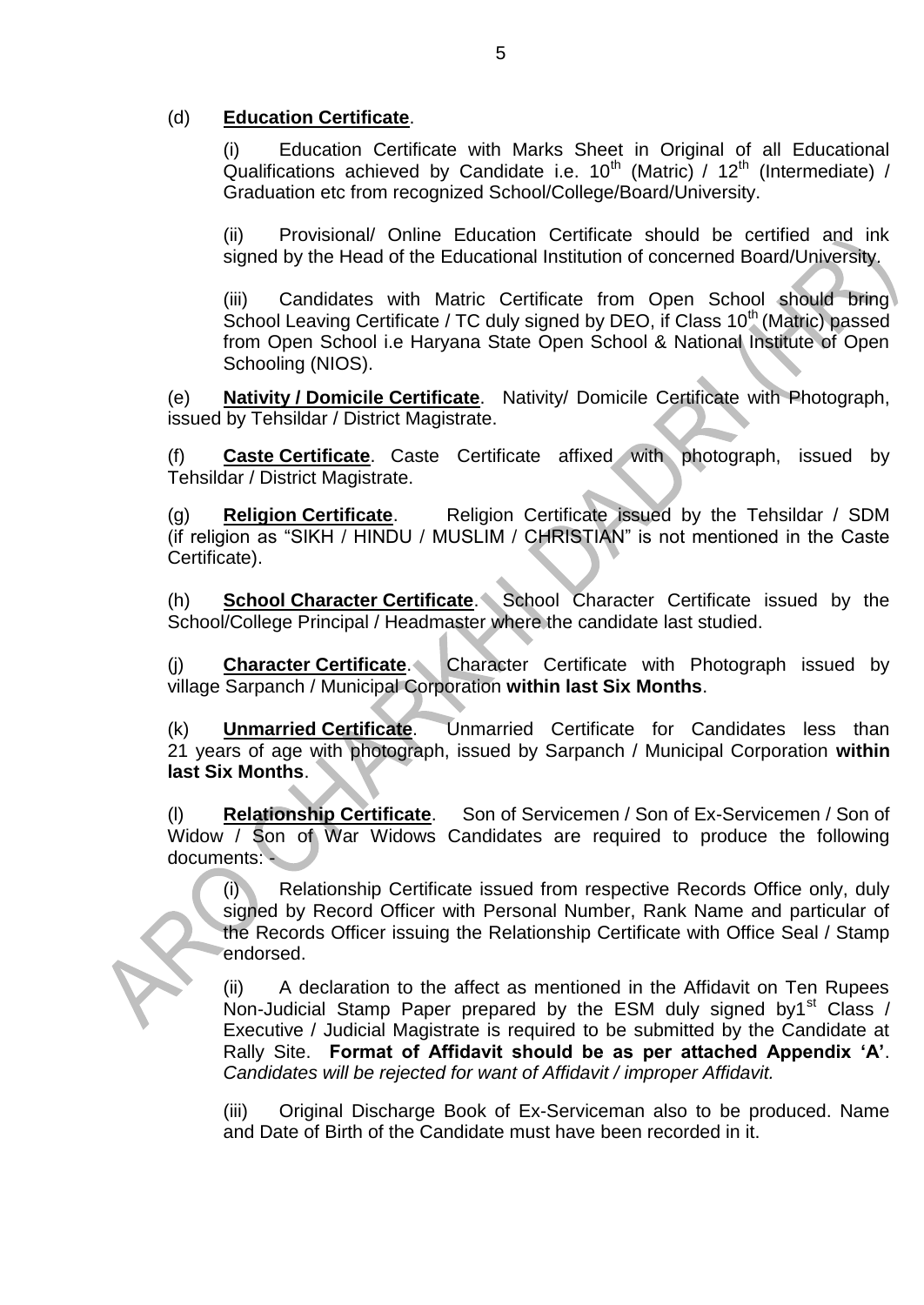(m) **NCC Certificate**. NCC A/B/C Certificates and Republic Day Parade Certificate should have photographs of the Candidate, duly attested by issuing authority. Provisional NCC A/B/C pass Certificates will only be accepted, if authenticated by concerned NCC Group Commanders.

(n) **Sports Certificate**. The Sports Certificate issued by Authorised Sports Federations are valid for three years from the issue date as on first day of the Recruitment Rally, for which the Candidate is being screened.

(i) Sports Certificates should be with registration number and gradation certificate of verification for list of Sports under which relaxation in Physical Standards is admissible.

(ii) Attention is invited to [www.joinindianarmy.nic.in](http://www.joinindianarmy.nic.in/) website.

(iii) The level of participation, positions and authorised Sports Federations for issue of ibid Certificate are as follows: -

|  | Ser<br><b>No</b> | Level                                                                                                                                                                                                                        | <b>Authorized Sports Federation</b><br>for issue of Sports Certificate                                                                               |
|--|------------------|------------------------------------------------------------------------------------------------------------------------------------------------------------------------------------------------------------------------------|------------------------------------------------------------------------------------------------------------------------------------------------------|
|  | (aa)             | India<br>Represented<br>at<br>International Level.                                                                                                                                                                           | <b>Accredited Sports Federation of</b><br>the India of respective sport that<br>has fielded the individual / team<br>to represent India.             |
|  | (ab)             | Represented State at the Senior<br>Junior National level and have<br>won any medal in individual event recognized by the Ministry<br>or have reached up to eighth<br>position in the Team event.                             | National Sports Federation<br>0f<br>the<br>respective<br>sports<br>as<br>of<br>Youth Affairs & sports.                                               |
|  | (ac)             | Represented College / University<br>in Inter University Championship<br>and have won any medal in<br>individual event or have reached<br>up to sixth position in the Team<br>event.                                          | Inter University Sports Board.                                                                                                                       |
|  |                  | Represented State at National<br>Level in Khelo India Games and<br>medal<br>have<br>any<br>won<br>ın<br>individuals event or have reached<br>up to sixth position in the Team<br>event.                                      | National Sports Federation of<br>the respective sports / Sports<br>Authority of India as recognized<br>by the Ministry of Youth Affairs<br>& sports. |
|  | (ad)             | Represented District at the State<br>Level and have won any medal in<br>individual event or have reached<br>fourth position in the Team event.                                                                               | Respective<br><b>State</b><br><b>Sports</b><br>Federation as recognized by<br>state sports ministry.                                                 |
|  | (ae)             | Represented the State School<br>Team in the events organized by<br>All<br>India<br>School<br>Games All<br>Federation and have won any Federation.<br>medal in individual event or up to<br>sixth position in the Team event. | India<br>School<br>Games                                                                                                                             |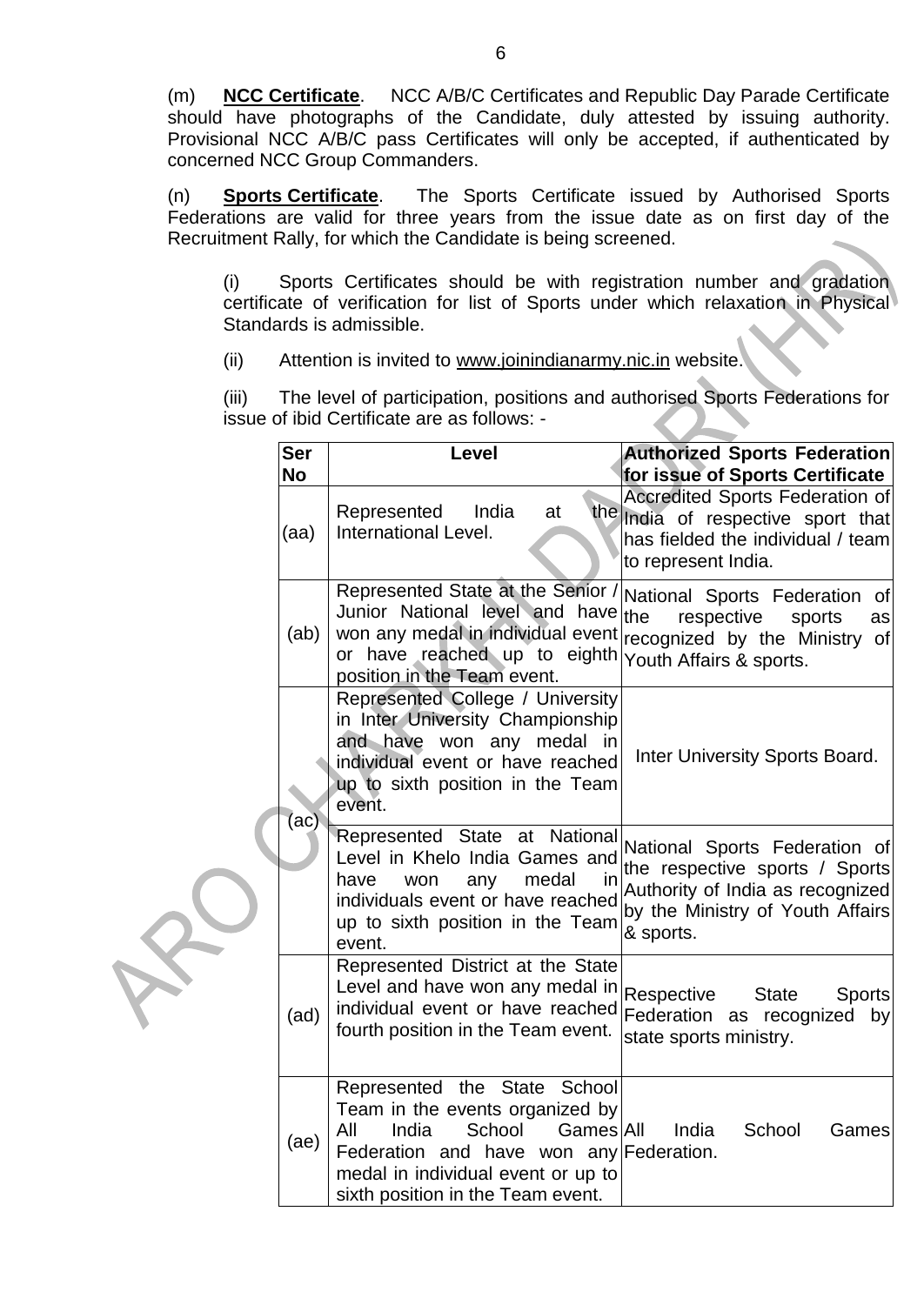(o) **Certificate of Bonus Marks**. All Original Certificates / Photocopies duly attested pertaining to Bonus Marks will be accepted only during the Rally. No Certificate to include NCC Certificates, Sports Certificates, Relationship Certificates, or any other Certificates to claim Bonus Marks / Relaxation would be accepted after termination of the Rally.

(p) **Affidavit**. Duly signed by Candidate on Rs 10/- (Rupees ten only) Non-Judicial Stamp Paper as per Specimen attached as **Appendix 'B'** duly attested by Notary will be submitted by the Candidate. *Candidates will be rejected for want of Affidavit / improper affidavit.*

(q) **Single Bank Account, PAN Card & Aadhar Card**. Bank Account (self), PAN Card & Aadhar Card are mandatory documents for final enrolment, for the purpose of Pay & Allowances and grant of other Social Benefits Schemes.

### 6. **Special Instructions**:-

(a) Bonus Marks in CEE for Outstanding Sportsmen & NCC Certificate Holders.

| <b>Ser</b> | <b>Category</b><br><b>Bonus Marks in CEE</b>                             |              |                |                    |
|------------|--------------------------------------------------------------------------|--------------|----------------|--------------------|
| <b>No</b>  |                                                                          |              | Sol GD Sol Clk | Sol Tech/Sol       |
|            |                                                                          |              | / SKT          | Tech (Avn) /       |
|            |                                                                          |              |                | Sol Tech           |
|            |                                                                          |              |                | (NA)/Sol Tech      |
|            |                                                                          |              |                | (NA/Veterinary)    |
| (i)        | $(SOS)/Ex$ -<br>Wards<br>of<br>Servicemen                                | 20           | 20             | 20                 |
|            | <b>Widows</b><br>(SOEX)/War<br>Servicemen<br>(SOWW) / Son of Widow (SOW) | <b>Marks</b> | <b>Marks</b>   | <b>Marks</b>       |
|            | <b>Outstanding Sportsmen</b>                                             |              |                |                    |
|            |                                                                          |              |                |                    |
| (ii)       | Represented India at the International                                   | 20           | 20             | 20                 |
|            | Level.                                                                   | <b>Marks</b> | <b>Marks</b>   | <b>Marks</b>       |
| (iii)      | Represented State at the Senior /                                        |              |                |                    |
|            | Junior National level and have won                                       | 15           | 15             | 15                 |
|            | any medal in individual event or have                                    | <b>Marks</b> | <b>Marks</b>   | <b>Marks</b>       |
|            | reached up to eighth position in the                                     |              |                |                    |
|            | Team event.                                                              |              |                |                    |
| (iv)       | $(aa)$ )<br>Represented<br>College                                       |              |                |                    |
|            | <b>University</b><br>in<br>Inter<br><b>University</b>                    |              |                |                    |
|            | Championship and have<br>won any<br>medal in individual event or have    | 10           | 10             | 10<br><b>Marks</b> |
|            | reached up to sixth position in the                                      | <b>Marks</b> | <b>Marks</b>   |                    |
|            | Team event.                                                              |              |                |                    |
|            | Represented State at National<br>(ab)                                    |              |                |                    |
|            | Level in Khelo India Games and have                                      |              |                |                    |
|            | won any medal in individual's event or                                   | 10           | 10             | 10                 |
|            | have reached up to sixth position in the                                 | <b>Marks</b> | <b>Marks</b>   | <b>Marks</b>       |
|            | Team event.                                                              |              |                |                    |
| (v)        | Represented District at the State Level                                  |              |                |                    |
|            | and have won any medal in individual                                     | 05           | 05             | 05                 |
|            | event or have reached fourth position                                    | <b>Marks</b> | <b>Marks</b>   | <b>Marks</b>       |
|            | in the Team event.                                                       |              |                |                    |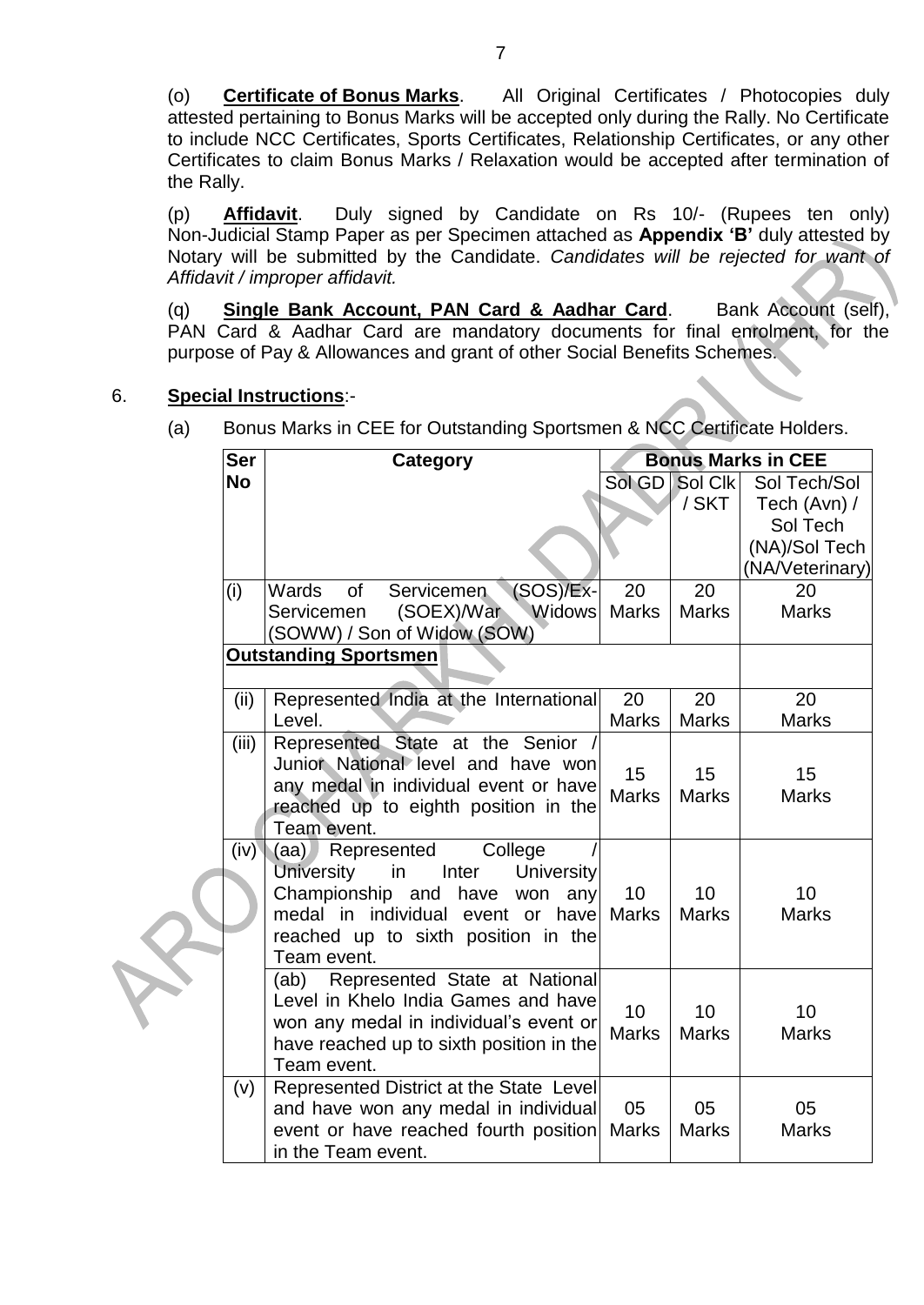| <b>Ser</b> | Category                                                                                                                                                                                         | <b>Bonus Marks in CEE</b>     |                                     |                                 |  |  |  |
|------------|--------------------------------------------------------------------------------------------------------------------------------------------------------------------------------------------------|-------------------------------|-------------------------------------|---------------------------------|--|--|--|
| <b>No</b>  |                                                                                                                                                                                                  |                               | Sol Clk                             | Sol Tech/Sol                    |  |  |  |
|            |                                                                                                                                                                                                  |                               | / SKT                               | Tech (Avn) /                    |  |  |  |
|            |                                                                                                                                                                                                  |                               |                                     | Sol Tech                        |  |  |  |
|            |                                                                                                                                                                                                  |                               |                                     | (NA)/Sol Tech                   |  |  |  |
|            |                                                                                                                                                                                                  |                               |                                     | (NA/Veterinary)                 |  |  |  |
| (vi)       | Represented the State School Team in<br>the events organized by All India<br>School Games Federation and have<br>won any medal in individual event or<br>up to sixth position in the Team event. | 05<br><b>Marks</b>            | 05<br><b>Marks</b>                  | 05 <sub>1</sub><br><b>Marks</b> |  |  |  |
|            | <b>NCC Certificate Holders</b>                                                                                                                                                                   |                               |                                     |                                 |  |  |  |
| (vii)      | <b>NCC 'A' Certificate Holders</b>                                                                                                                                                               | 05<br><b>Marks</b>            | 05 <sub>1</sub><br><b>Marks</b>     | 05 Marks                        |  |  |  |
| (viii)     | NCC 'B' Certificate Holders                                                                                                                                                                      | 10<br><b>Marks</b>            | $10-$<br><b>Marks</b>               | 10 Marks                        |  |  |  |
| (ix)       | <b>NCC 'C' Certificate Holders</b>                                                                                                                                                               | No<br>Written<br>Test         | 15<br><b>Marks</b>                  | 15 Marks                        |  |  |  |
| (x)        | NCC 'C' Certificate Holders and<br>participated in Republic Day Parade.                                                                                                                          | No.<br>Written<br><b>Test</b> | <b>No</b><br>Written<br><b>Test</b> | No Written<br><b>Test</b>       |  |  |  |

### **Note** :-

(i) Bonus marks will be accorded only on qualifying in the written examination.

(ii) Only one ward of SOS / SOEX / SOW / SOWW can avail Bonus Marks in Written Exam.

(iii) Relaxation and Bonus Marks will be permissible and allotted only on production and deposition of Original Certificate at the rally site. In case of Certificate not being verified on time. Bonus Marks will not be allotted and the responsibility will not the recruitment / Army authorities.

(iv) Maximum bonus marks that can be given are 20 marks even if a candidate qualifies for more than one type of bonus marks.

(v) Validity period of Sports Certificate will be within three years on the date of screening.

(b) Only Online Registered Candidates can take part in this Rally.

(c) Producing Fake Certificate will be dealt severely *and are liable for a case of fraud at the nearest police station*.

(d) **Candidates are permitted to take part in only one category in one Recruiting Rally only conducted in a recruiting year (01 April to 31 March) for every district as per the registration done by them at Join Indian Army Web Site.**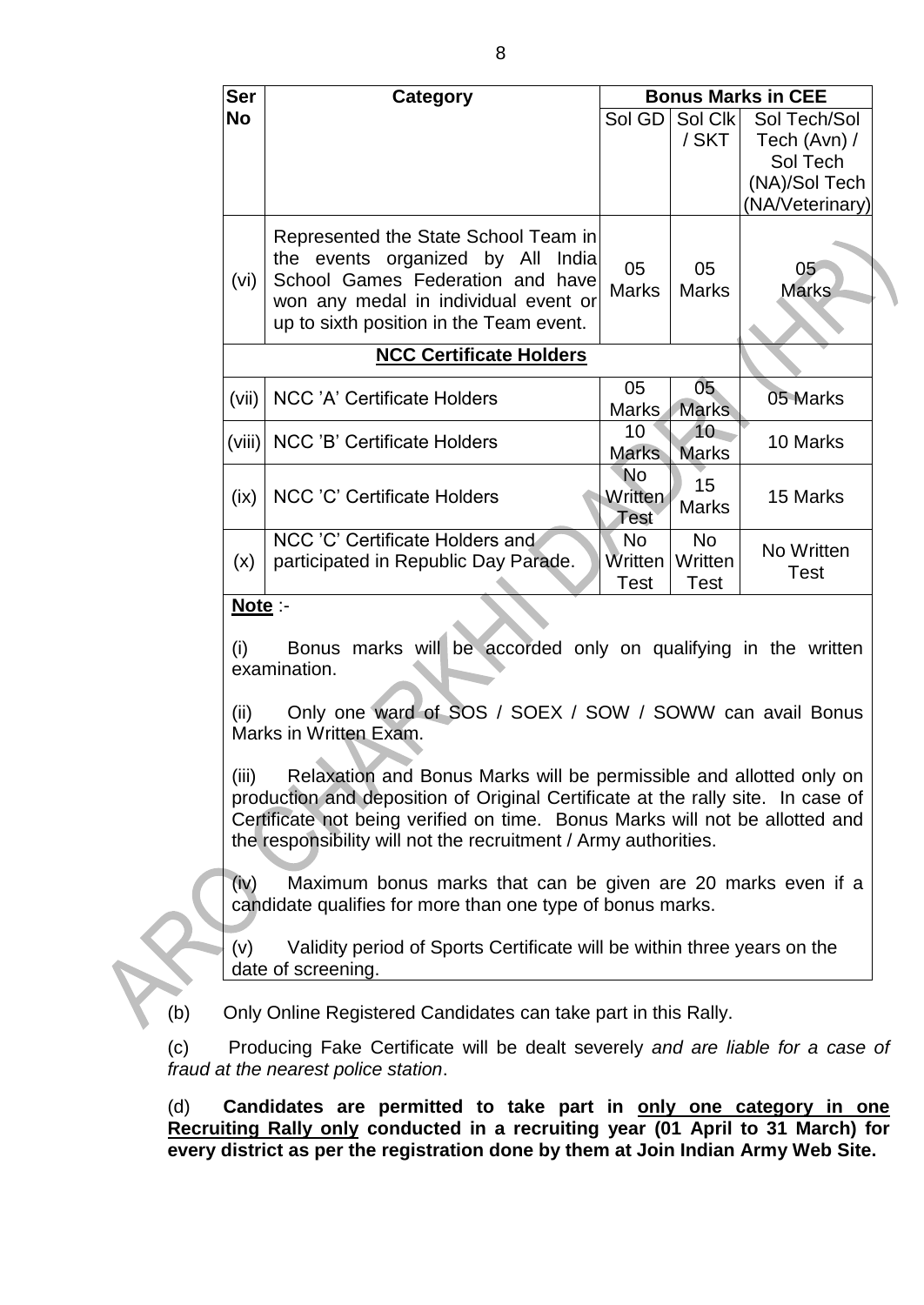(e) In case the candidate has appeared in any of the rallies of Indian Army before the current rally, the date of birth of the first rally will be taken as the correct date of birth for all the rallies.

(f) Recruitment is purely based on merit depending on available vacancies. Candidates do not have any right to claim on Recruitment in Army just by passing in Recruitment process.

(g) Suggestion and complaint on recruitment can be submitted in writing by the candidate through suggestion box held with Grievance Cell/ Army Recruiting Office, Charkhi Dadri.

#### (h) **Candidate will report at 03.00 AM at Entry Gate of Rally Ground on the designated date. The GATE WILL CLOSE AT 07.00 AM EVERYDAY**.

(j) Use of Mobile phone is NOT allowed inside the Rally Site & Written Exam premises.

(k) Candidates Father/Mother/Relative of candidate will not have any rights for claiming compensation or to hold Indian Govt/ Indian Army responsible for any injury, death, disease or disability suffered during various physical tests undergone by the candidate at the time of Recruitment. All Candidates will be appearing for various tests in their own interests and risk.

(l) Candidates using unfair means will be disqualified and punitive action will be taken against them.

(m) Married Candidates below 21 yrs of age are not eligible for enrolment into the Army.

(n) **Candidates not in possession of requisite Certificates are liable for rejection.**

(o) "In case of any clarification at Rally Site, approach Grievance Cell".

#### (p) **Candidate will not get entry without documents mentioned at Para 5 above and he will be rejected at the time of pre height checking itself**.

(q) Candidates will not be permitted to leave the rally ground once allowed to enter, so they are advised to bring their own snacks as required.

# (r) **Warning:** -

(i) Beware of touts and antisocial elements. Touts **cannot** get you recruited in Indian Army. Do not waste your money on touts. Recruitment process has been computerized, and touts cannot do anything. Have faith on your hard work.

(ii) Producing fake documents & giving false info will make you liable for termination of your service in spite of any number of years of service you may render.

**(s) Candidates are allowed to Participate in only one Category in any Recruitment Rally conducted in a Recruiting Year (i.e 01 April to 31 March) by AROs for every district based on a Nativity / Domicile Certificate (E.g. if Candidate is participating in Sol Tech then he shall not be eligible to participate in Sol (GD) & for Tradesmen). It is found that Candidates have participated in another Recruitment Rally in the same Recruiting Year then the Candidature of the Candidates will be cancelled.**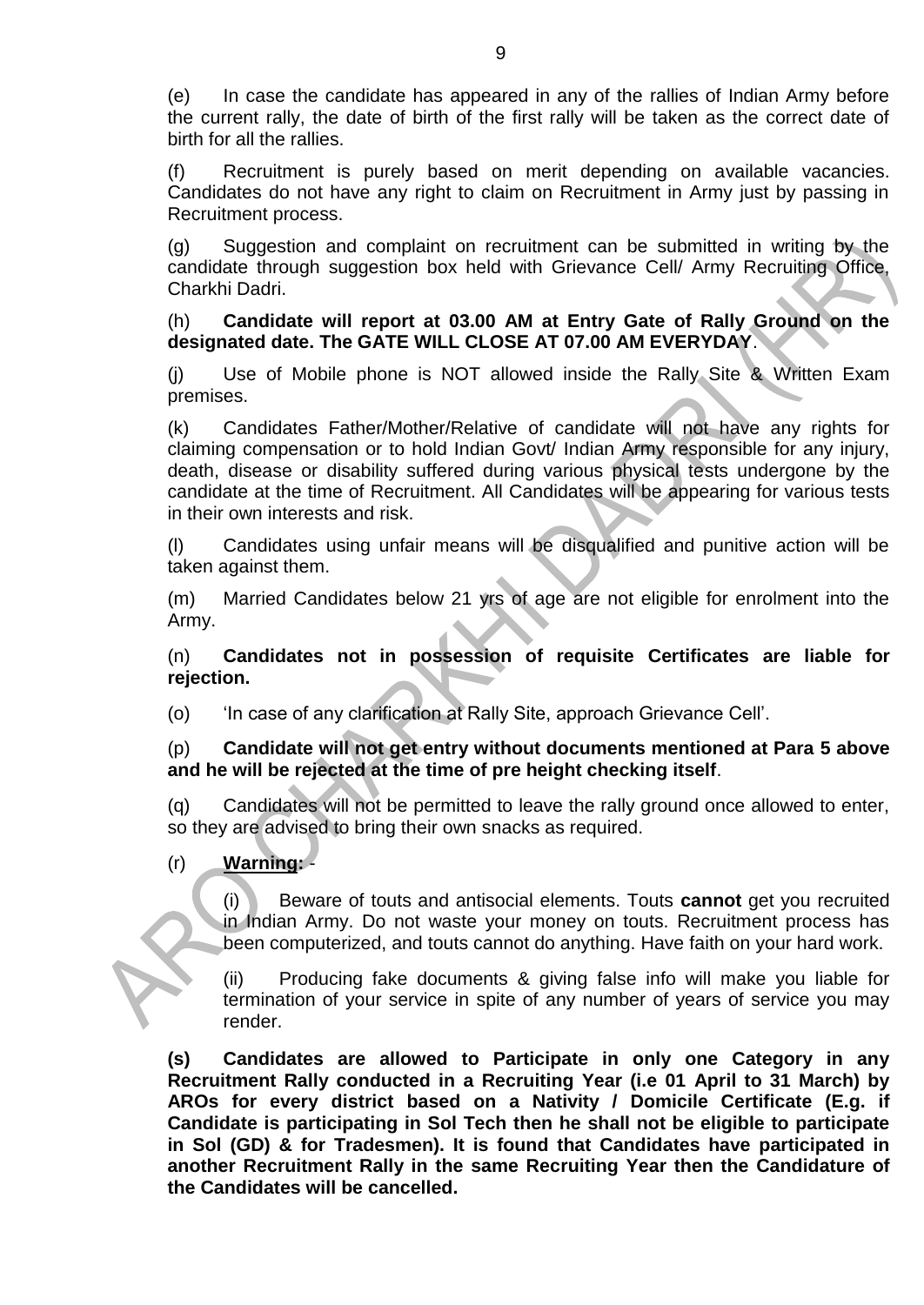#### **Important instructions**

7. **Administration**. Candidates are advised to bring sufficient eatables and drinking water with them since recruitment is a time-consuming process.

8. Candidates will be permitted entry into the rally site only on production of Admit Card in duplicate generated online through the official website [www.joinindianarmy.nic.in.](http://www.joinindianarmy.nic.in/) Anyone found with fake admit cad will be handed over to Civil Police.

9. **Recruitment into the Army is a free service**. Candidates are advised not to pay bribe to anyone for recruitment as it is based purely on merit. Selection process during recruitment at all stages is computerized any transparent, candidates are advised to beware of touts as they cannot help them at any stage.

10. Candidates are advised to check their age & education criteria before participating in the rally. Candidates found underage/overage and not meeting education criteria will be disqualified.

11. Giving/Taking bribe, production of bogus/fake certificates and indulging in unfair means is a criminal offence and liable for punishment under law.

12. Certificates with overwriting, tampering of seals or erasing/alteration of any type will not be accepted.

13. All documents submitted by the candidates are verified by government agencies before enrolment into Army. Strong legal action will be taken against individuals submitting fake documents. Even after recruitment, the service will be terminated if candidates are found to have produced fake documents or gave wrong information at the time of recruitment despite the number of years of service individual may have rendered.

14. No compensation for Death/Injury/Loss etc during the Rally and no travelling allowance/ dearness allowance for Journey is admissible. Candidates will participate in the rally at their own risk and the participation is totally and entirely voluntary. The signing of Indemnity Bond is a mandatory requirement. Format of the Indemnity Bond is attached at **Appendix 'C'**. The Indemnity Bond will be checked before entry to the Rally ground and Candidates not submitting the Indemnity Bond will not be allowed to take part in the Recruitment Rally.

15. **Use of Performance Enhancing Drugs**. Use of any kind of performance enhancing drugs is strictly banned.

(a) Candidates are liable to be disqualified for use of Physical Performance Enhancing Drugs during Recruitment Rally.

(b) Army will not be responsible for any mishappening during the run / other physical test due to consumption of drugs.

16. **Tattoo**. Permanent body tattoos are only permitted on inner face of forearms i.e. inside of elbow to the wrist and on the reverse side of palm/back (dorsal) side of hand. Permanent body tattoos on any other part of the body are not acceptable and candidates will be barred from further selection. However, candidates belonging to tribal communities/ from tribal areas as declared by the Govt of India Scheduled Castes and Scheduled Tribes Orders Act/ Lists / amended and modified from time to time) are permitted to have permanent body tattoos on any part of the body, as per existing customs and traditions of the said tribe to which a candidate belongs. Such candidates will only be permitted on producing a certificate as per format attached at **Appendix 'D'** duly signed by DC/DM/SDM of the District/Tehsil where the tribe of the candidate is presently settled or Chairman/ Secretary/ any other senior member of the Tribe.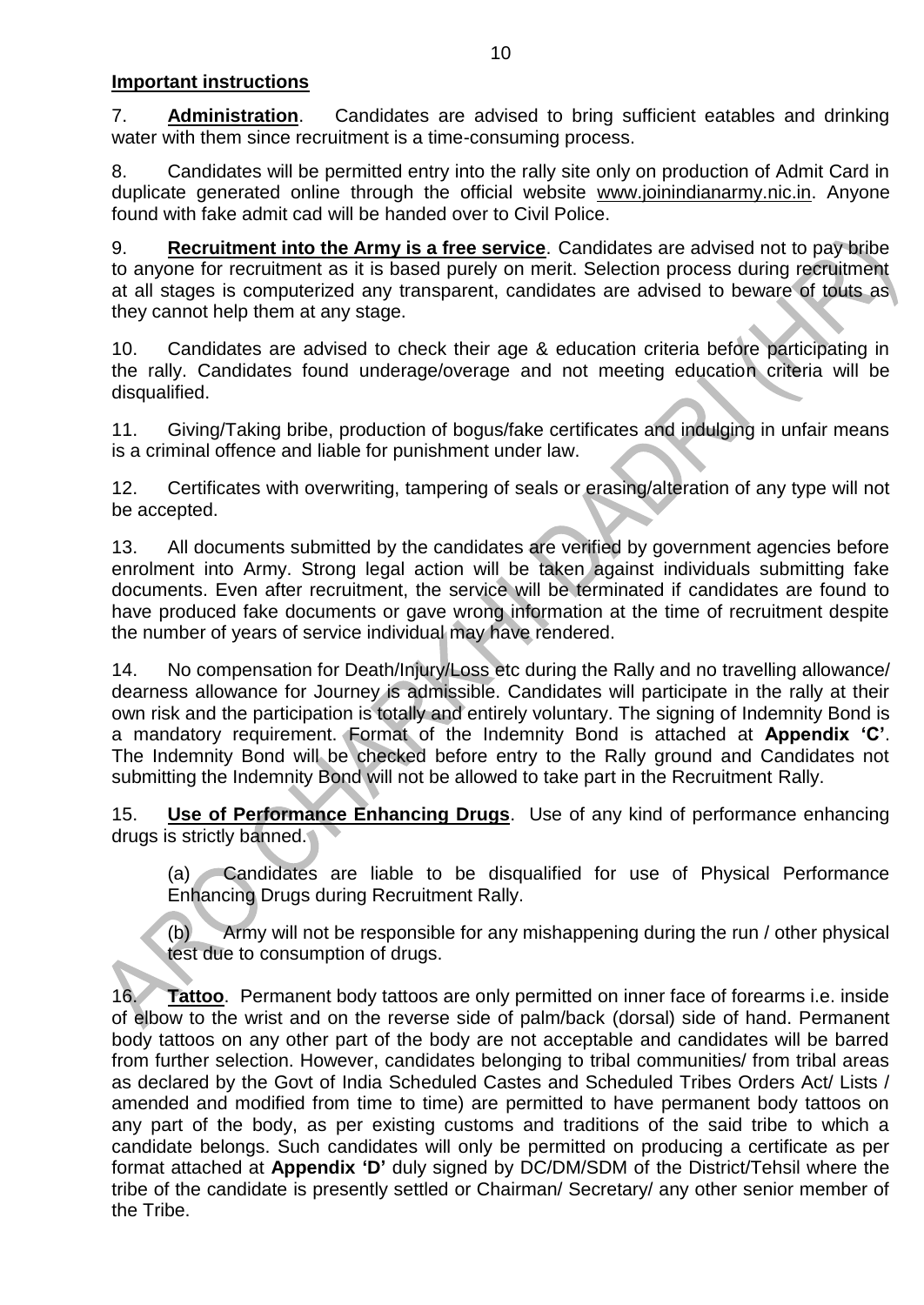17. In accordance with the COVID -19 safety guidelines the following procedure will be followed during the Recruitment Rally: -

(a) All Candidates must download Aarogya Setu app on their mobile devices and update their Recruitment Rally.

(b) All Candidates to produce a **COVID-19 Free/Asymptomatic Certificate**  and No Risk certificate when they report for the rally. Format attach as **Appendix 'E' & 'F'**.

(c) All Candidates will be thermally screened at the Rally Site. Candidates having temperature /showing symptoms will be directed to report again on a designated day earmarked by Headquarter Recruiting Zone for all such cases. If the Candidate is again having symptom he will not be allowed to participate in the Rally.

(d) All Candidates will be carrying masks and gloves.

(e) All ground staff will be well equipped with PPE and take all possible due precautions.

(f) All Candidates should bring a negative RT-PCR test report done within 72h.

#### (OR)

Covid-19 Vaccination Certificate (at least 01 Dose)

(g) Every Candidate should cover his mouth/nose while coughing /sneezing with handkerchief /flexed elbow and dispose off used tissues in COVID-19 dustbins.

(h) Physical distancing of at least 02 meter (2 gaj ki doori) to be followed at all times.

(j) Spitting shall be strictly prohibited.

(k) All ground staff will be well equipped with PPE Kit and take COVID appropriate precautions.

- (l) Daily sanitization/disinfection of the premises of all ground.
- (m) Foot operated dustbins with lid to be used for waste disposal.

18. If 180 days or more lapse between screening medical at the rally and dispatch, then medical will be done again and unfit candidates in this review will not be recruited.

19. Selection is provisional till Rahdari Certificates is issued and Candidates are dispatched for Training.

20. Mobile phones are not permitted in the Rally Site and at the time of CEE.

21. Candidates are advised in their own interest to undergo medical examination before coming for selection especially with respect to flat foot, poor vision, deformities and physical measurements. All are advised to ensure that their ears are free of wax by getting it cleaned by a doctor prior to the Rally.

22. Candidates may have to present themselves at rally site for three to four days. Candidates should make arrangements for stay under their own arrangements.

23. Negative marking would be applicable in CEE.

24. Result of written examination will be declared on official website joinindianarmy.nic.in. No separate letter will be sent to the candidate. It is responsibility of candidate to check his result and report to ARO for documentation.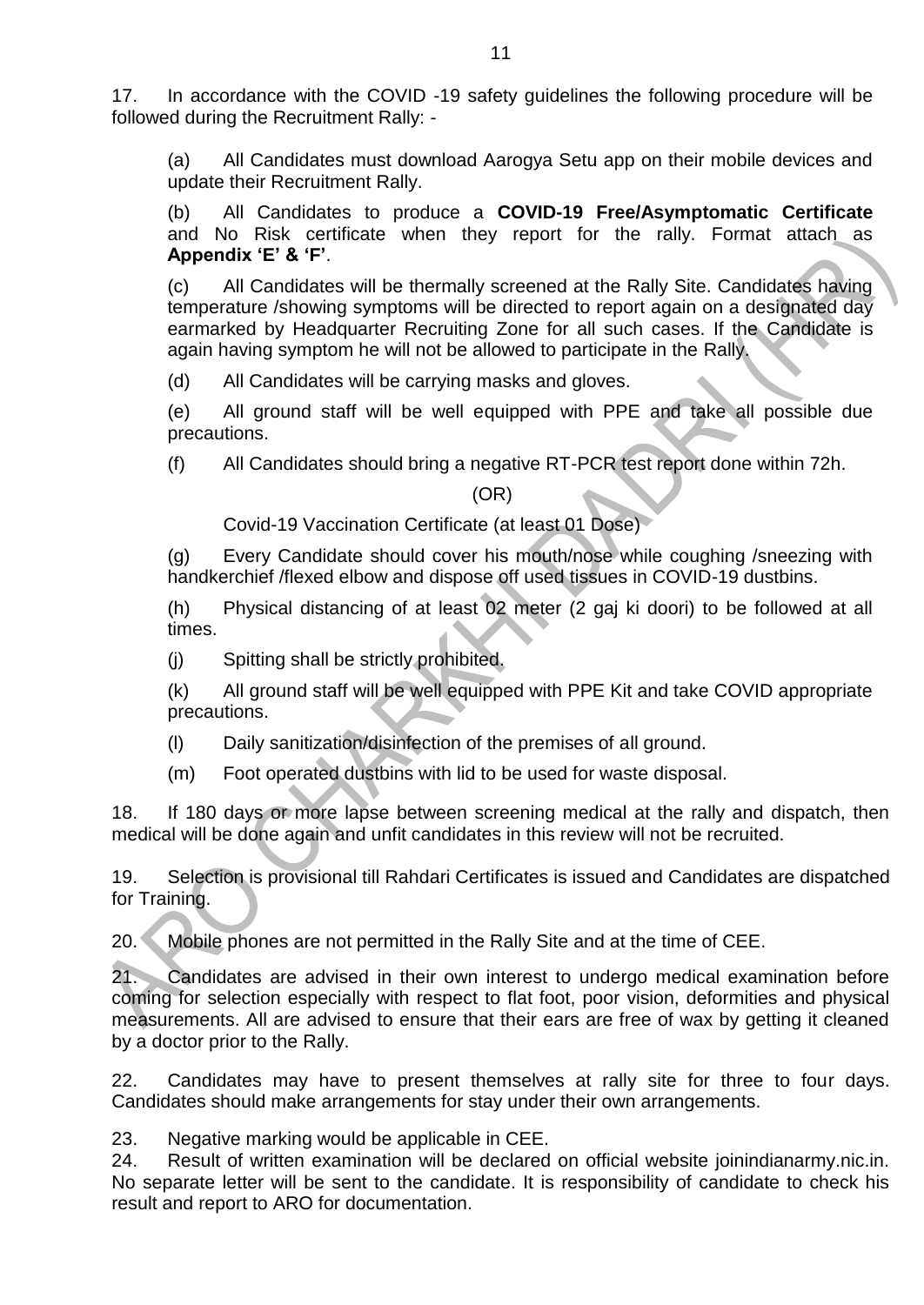- (a) Telephone Number (ARO, Charkhi Dadri) 01250-220037.
- (b) Telephone Number (HQ Rtg Zone, Ambala) 0171-2600216

**Disclaimer**. Terms and conditions, given in the notification and on the website are subject to change and should therefore, be treated as guidelines only. Incase of any ambiguity the existing policies, rules and regulation of Indian Army/Government of India will be final. Details are also available on website **[www.joinindianarmy.nic.in](http://www.joinindianarmy.nic.in/)**.

Station: Charkhi Dadri

Sd/-x-x-x-x-x<br>Colonel Director Recruiting Dated : 03 Jul 2021 **Army Recruiting Office** Charkhi Dadri (HAR)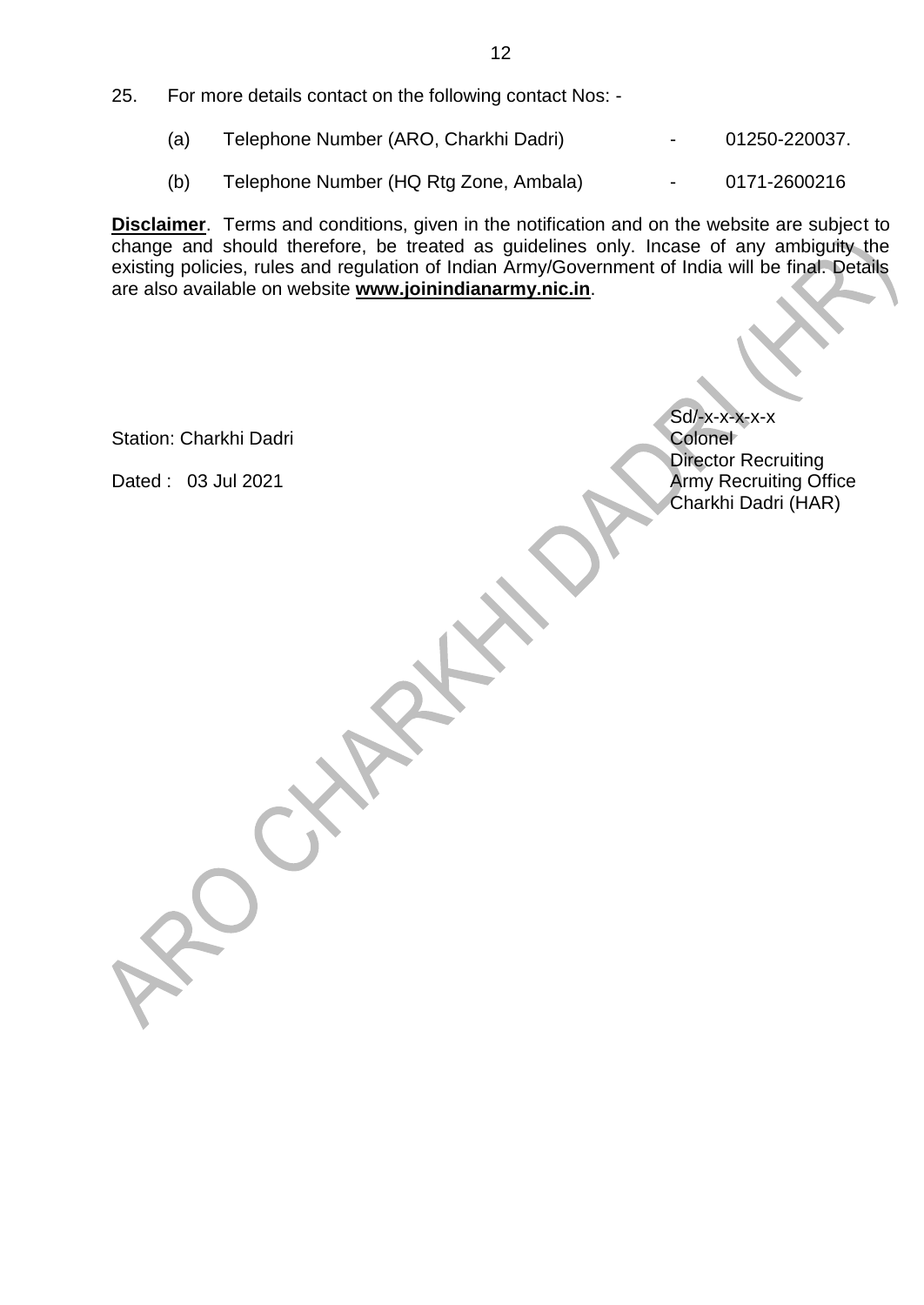**Appendix 'A'** (Ref to Para 5 (l) (ii) of Rally Notification)

#### **FORMAT OF AFFIDAVIT (Should be only applicable to SOS, SOEX, SOW & SOWW)**

# **NON JUDICIAL STAMP PAPER**

|                                                                              | Joint Photographs of candidates with<br>father / mother / brother  |
|------------------------------------------------------------------------------|--------------------------------------------------------------------|
|                                                                              | Self attested by father / mother /<br>brother (as the case may be) |
|                                                                              |                                                                    |
|                                                                              | <b>Name</b><br>οf                                                  |
| hereby declare that (Candidate Name)<br>(Unit)                               |                                                                    |
| s/o (Father's Name)                                                          | (in case of brother) whose photograph is                           |
| affixed above is my son / real brother.                                      |                                                                    |
| 2.<br>Date of Birth of (Candidate)                                           | is<br>as per the                                                   |
| issued by                                                                    | (issuing authority)                                                |
| as recorded in the Matriculation Certificate No<br>and<br>(Education Board). | issued by                                                          |
|                                                                              |                                                                    |

3. I understand that I am liable to be punished under Army Act if the declaration made by me at paragraphs 1 and 2 above are found to be incorrect / false at any stage.

4. I also solemnly affirm and declare on oath that no other son has been provided employment in Indian Army under my Relationship Certificate.

| Date | (Signature of Serving Soldier / Ex-servicemen)<br>Army No ______<br>Rank $\_\_$<br>Name<br>Unit |
|------|-------------------------------------------------------------------------------------------------|

(Should be affirmed before 1<sup>st</sup> Class Judicial Magistrate or Notary)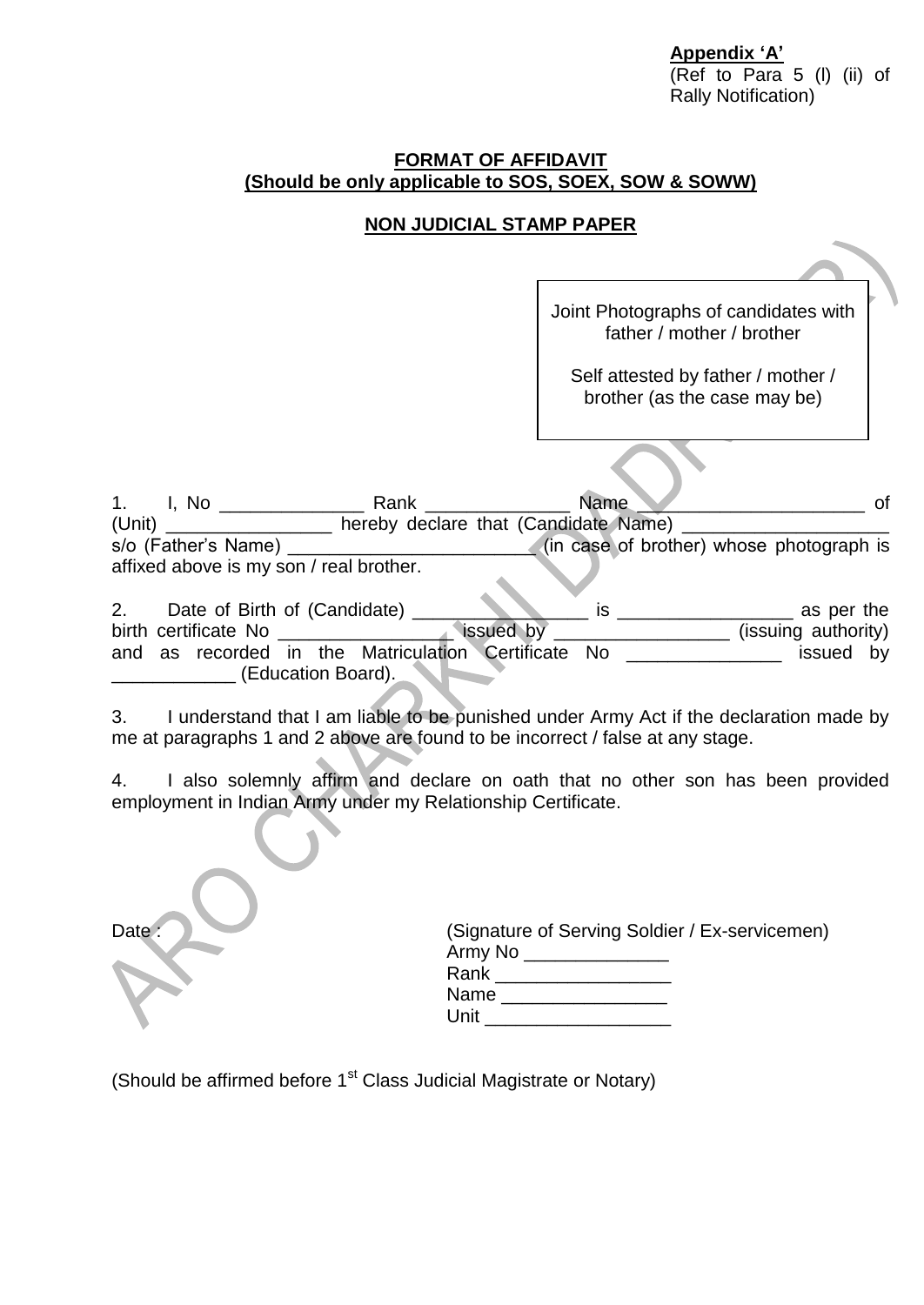## **(THIS AFFIDAVIT IS MANDATORY FOR PARTICIPATING IN RECRUITMENT RALLY)**

#### **Appendix 'B'**

(Ref to Para 5 (p) of Rally Notification)

 $\sqrt{ }$ 

# **FORMAT OF AFFIDAVIT**

| (For all candidates including SOS, SOEX, SOW & SOWW) |                                 |  |
|------------------------------------------------------|---------------------------------|--|
|                                                      | <b>NON JUDICIAL STAMP PAPER</b> |  |

| 1.  |                                        | I, Name ______________________ son of _______________________ while applying<br>for enrolment in Army solemnly affirm & state the following in my respect :-                                                                                                                                                                               |                                                                                                                       |                                                                                                                             | Passport size                    |
|-----|----------------------------------------|--------------------------------------------------------------------------------------------------------------------------------------------------------------------------------------------------------------------------------------------------------------------------------------------------------------------------------------------|-----------------------------------------------------------------------------------------------------------------------|-----------------------------------------------------------------------------------------------------------------------------|----------------------------------|
| (a) |                                        | I belong to the following Caste/Religion :-                                                                                                                                                                                                                                                                                                |                                                                                                                       |                                                                                                                             | Photograph<br>3.5cm x            |
|     |                                        | Caste ____________ Sub Caste _____________ Religion ___________                                                                                                                                                                                                                                                                            |                                                                                                                       |                                                                                                                             | 4.5cm                            |
| (b) | My Residential Address are as under :- |                                                                                                                                                                                                                                                                                                                                            |                                                                                                                       |                                                                                                                             |                                  |
|     | (i)                                    | Permanent Address (Address as per Nativity/Permanent Resident<br>Certificate) :-                                                                                                                                                                                                                                                           |                                                                                                                       |                                                                                                                             |                                  |
|     |                                        | Father's Name ______________ House No ______Vill / Mohalla _____ _______<br>Distt ____________________State _________                                                                                                                                                                                                                      |                                                                                                                       |                                                                                                                             | Police Station<br>$PIN$ $\qquad$ |
|     | (ii)                                   | <b>Postal Address:-</b>                                                                                                                                                                                                                                                                                                                    |                                                                                                                       |                                                                                                                             |                                  |
|     |                                        | Father's Name ____________ House No Vill / Mohalla __________                                                                                                                                                                                                                                                                              |                                                                                                                       |                                                                                                                             |                                  |
|     | (iii)<br>(iv)                          | I fully understand that if enrolled, a detailed verification of my character<br>and antecedents will be carried out by police and civil administration from my<br>permanent address submitted above and also places where I have resided in the<br>last five years.<br>My places of residence in the last five years are as stated under:- |                                                                                                                       |                                                                                                                             |                                  |
|     |                                        | Ser <sup>®</sup><br>From<br><b>No</b><br>(aa)                                                                                                                                                                                                                                                                                              | To                                                                                                                    | Residential address in full i.e. House No,<br>Lane/Street/Road, Village/Town/Mohalla,<br>Post Office, Thana, Tehsil & Distt |                                  |
| (c) |                                        | I am married / unmarried.                                                                                                                                                                                                                                                                                                                  |                                                                                                                       |                                                                                                                             |                                  |
| (d) |                                        | I hereby certify that I am not involved in any civ/criminal case.<br><b>OR</b>                                                                                                                                                                                                                                                             |                                                                                                                       |                                                                                                                             |                                  |
|     |                                        | I was involved in following cases but was acquitted: -<br>(i)<br>(ii)                                                                                                                                                                                                                                                                      | <u> 1989 - Johann Barn, mars ann an t-Amhain an t-Amhain an t-Amhain an t-Amhain an t-Amhain an t-Amhain an t-Amh</u> |                                                                                                                             |                                  |
|     |                                        | <b>OR</b><br>Following court cases / FIR are pending against me: -                                                                                                                                                                                                                                                                         |                                                                                                                       |                                                                                                                             |                                  |
|     |                                        | (i)<br>(ii)                                                                                                                                                                                                                                                                                                                                | <u> 1989 - Johann Barbara, martxa alemaniar a</u>                                                                     |                                                                                                                             |                                  |
| (e) |                                        | <b>Consent Certificate</b> . I am below 18 years, and my parents give their consent,<br>for attending the Army Recruitment Rally (if applicable).                                                                                                                                                                                          |                                                                                                                       |                                                                                                                             |                                  |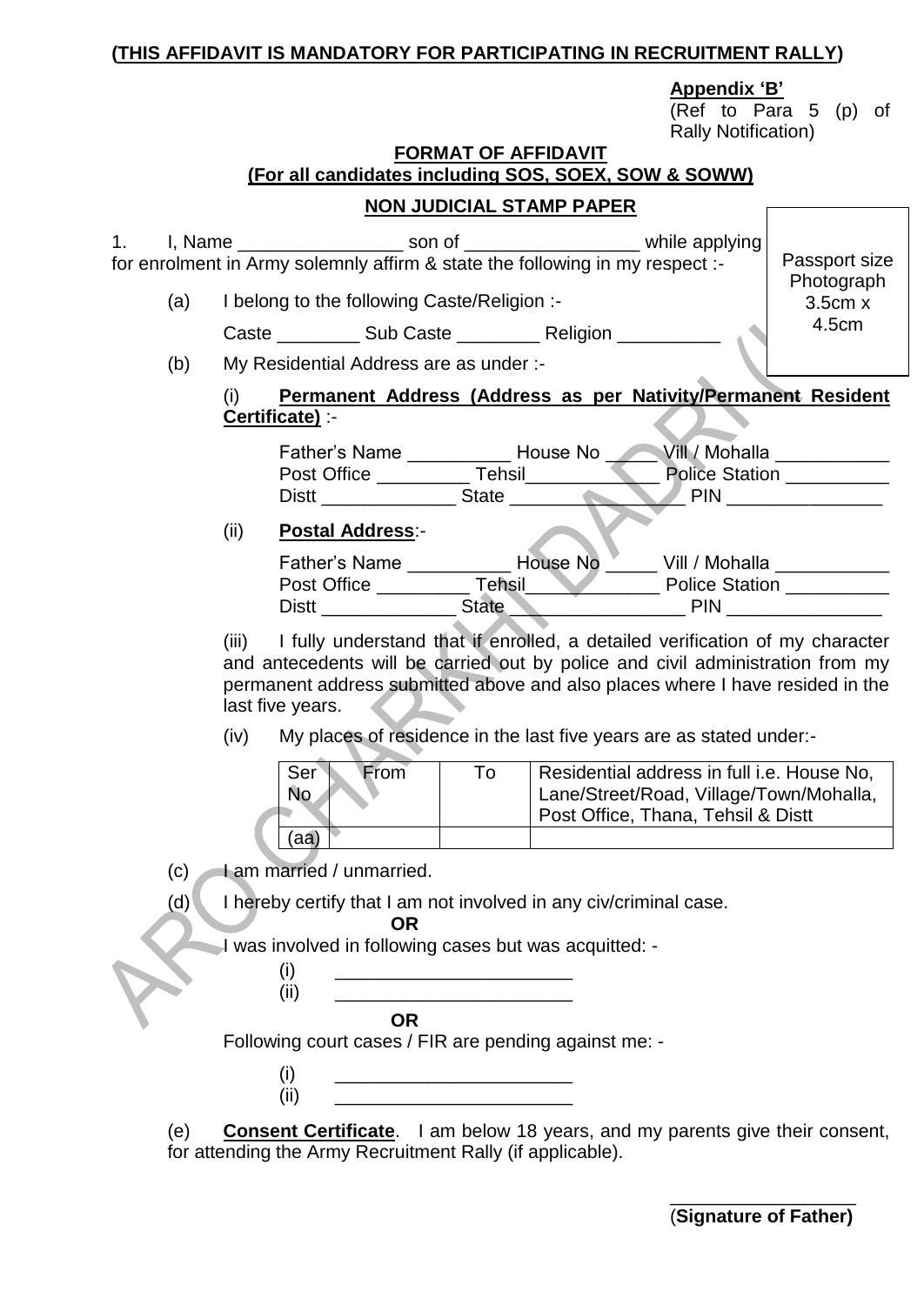(f) I am authorized to attend UHQ rally because I am son/brother of No \_\_\_\_\_\_\_\_\_\_ Name \_\_\_\_\_\_\_\_\_\_\_\_\_\_\_\_ Regiment \_\_\_\_\_\_\_\_\_\_\_\_\_\_\_.

(g) I hereby certify that I, son of No  $\blacksquare$  Name Regiment \_\_\_\_\_\_\_\_\_\_\_\_\_\_\_\_\_\_\_ am eligible for claiming bonus marks as none of my brothers have been enrolled in Army earlier / I am not eligible to claim bonus marks (Cut whichever is not applicable)

2. **I am aware that there is only one Recruitment Rally conducted in a recruiting year (01 April to 31 March) for every district and therefore I am entitled to attend only once every recruiting year in only one category from my home town district based on my nativity / domicile certificate.** I fully understand that if I attend another recruitment rally in the same recruiting year, based on a different district Nativity / Domicile certificate, my candidature will be cancelled and if enrolled, I will be dismissed from service.

3. I am attending this recruitment rally based on the Nativity / Domicile certificate issued by \_\_\_\_\_\_\_\_\_\_\_\_\_\_\_\_\_(mention the state government), details of which are as stated below :-

| Ser<br><b>No</b> | Certificate No | Date of Issue | Validity | Issuing authority |
|------------------|----------------|---------------|----------|-------------------|
| a)               |                |               |          |                   |

4. Details of Nativity/Domicile certificate held by me in past (if any) are as stated below:-

| Ser<br><b>No</b> | <b>District</b> | Issued by | Issuing date | <b>Present Status</b><br>(Valid/Expired) |
|------------------|-----------------|-----------|--------------|------------------------------------------|
| (a)              |                 |           |              |                                          |
| (b)              |                 |           |              |                                          |

5. I hereby certify that till date I have attended the following Army Recruitment Rallies :-

| Ser       | Recruitment        | <b>Army</b> | Month   Category | Nativity/Domicile                                             |
|-----------|--------------------|-------------|------------------|---------------------------------------------------------------|
| <b>No</b> | <b>Rally Venue</b> |             |                  | Recruitment   & Year   applied for   certificate address used |
|           |                    | Office      |                  |                                                               |
| (a)       |                    |             |                  |                                                               |
| (b)       |                    |             |                  |                                                               |

6. I give an undertaking that all documents submitted by me are correct. All documents issued by govt organisation / Offices have been signed by authorised designated and govt officials. If any document at any stage is found fake or wrong info is furnished by me, I am aware that I will be dismissed from service and FIR will be lodged against me.

 $\frac{1}{2}$  ,  $\frac{1}{2}$  ,  $\frac{1}{2}$  ,  $\frac{1}{2}$  ,  $\frac{1}{2}$  ,  $\frac{1}{2}$  ,  $\frac{1}{2}$  ,  $\frac{1}{2}$  ,  $\frac{1}{2}$  ,  $\frac{1}{2}$  ,  $\frac{1}{2}$  ,  $\frac{1}{2}$  ,  $\frac{1}{2}$  ,  $\frac{1}{2}$  ,  $\frac{1}{2}$  ,  $\frac{1}{2}$  ,  $\frac{1}{2}$  ,  $\frac{1}{2}$  ,  $\frac{1$ 

**(Signature of Notary)** (**Signature of Candidate)**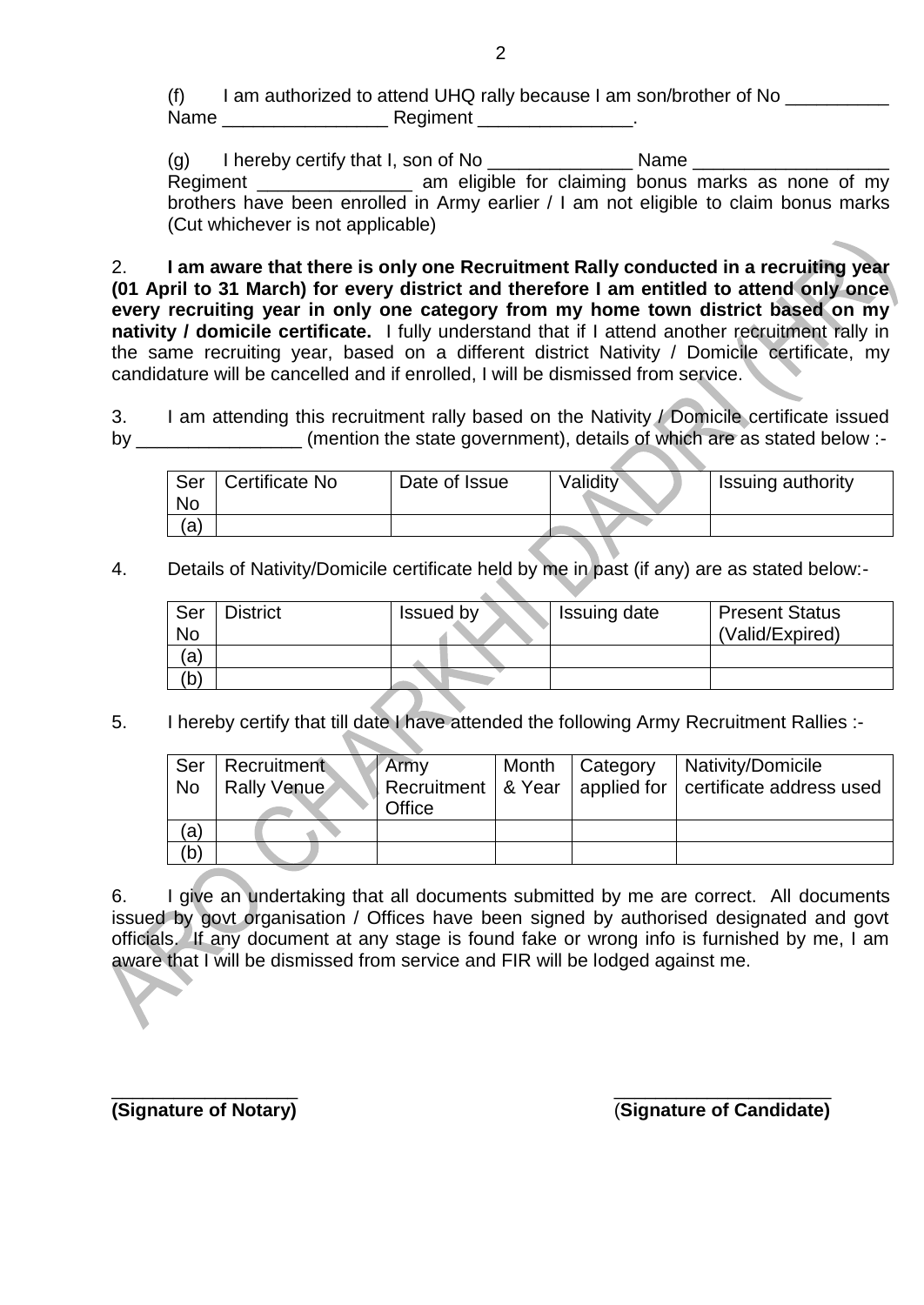| Appendix 'C' |                            |  |
|--------------|----------------------------|--|
|              | (Ref to Para 14 of         |  |
|              | <b>Rally Notification)</b> |  |

# **BOND OF INDEMNITY**

To,

| The President of India,                                                                       |                                |
|-----------------------------------------------------------------------------------------------|--------------------------------|
| ______________________ (Candidate Name), S/o ______<br>Ι,<br>Name), Home Address              | (Father                        |
| undertake that either I or My Parents / Relatives will not be eligible for any claim /        |                                |
| compensation against the Government or against my Officer or other Rank or any employee of    |                                |
| the Indian Army or against any person in the service of the Government in respect of any loss |                                |
| or Injury, disability / illness during the course of various tests/ exams of Army Recruitment |                                |
| Rally. I, further undertake to take all tests at my own personal risks.                       |                                |
|                                                                                               |                                |
| Dated:                                                                                        | (Signature of Candidate)       |
|                                                                                               | (Signature of Parent/Guardian) |
| $x^2$                                                                                         |                                |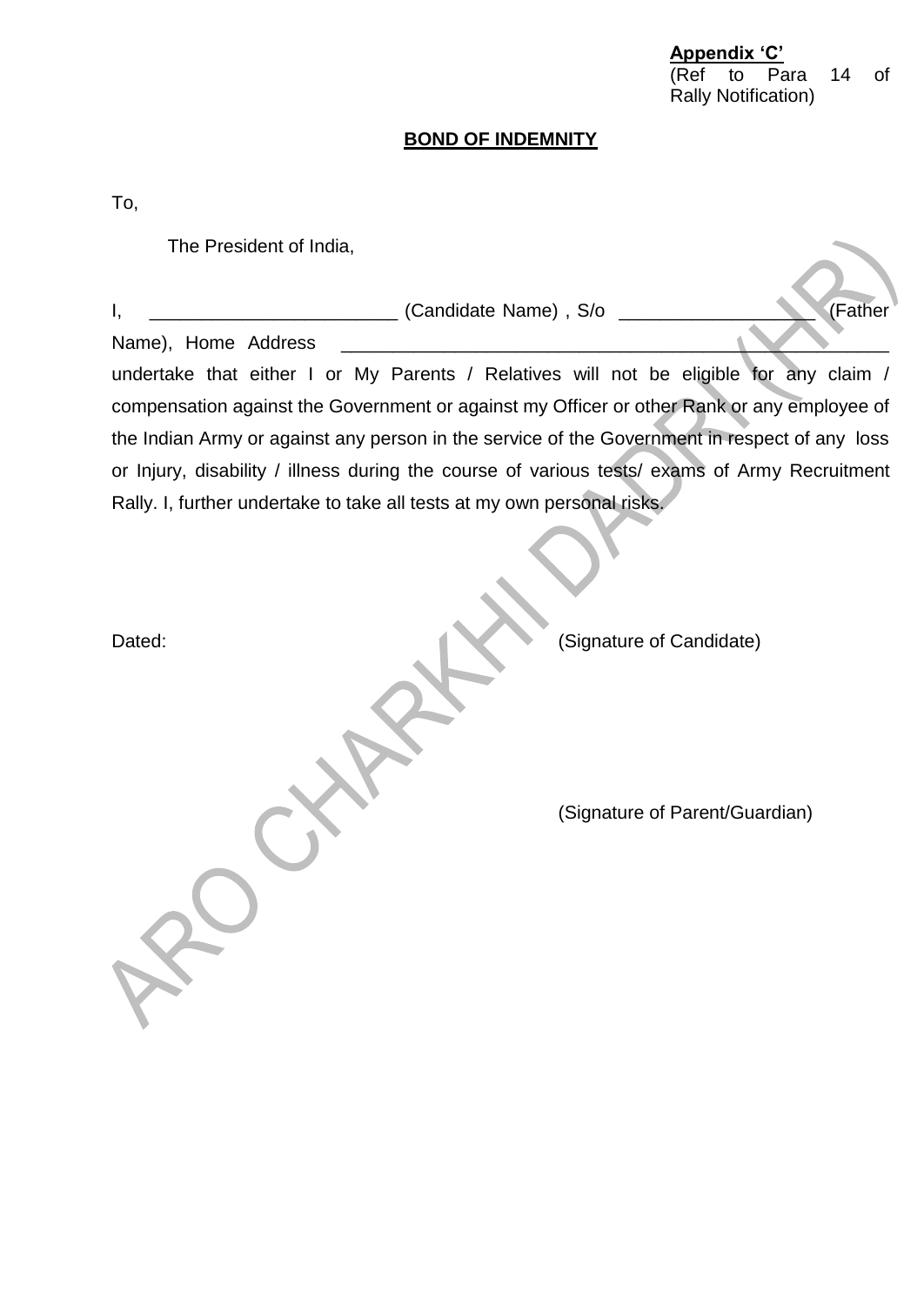**Appendix 'D'** (Ref to Para 16 of Rally Notification)

#### **CERTIFICATE (ONE CERTIFICATE FOR EACH TATTOO) FOR PERMANENT BODY TATTOO IN RESPECT OF CANDIDATES FROM TRIBAL COMMUNITIES**

1. This is to certify that This is to certify that  $\blacksquare$  (Name of Candidate), whose date of birth is the Son/Daughter of the Song is the Song and the of the of the of the original entries of the original Father/Mother/Guardian as applicable) and belongs to \_\_\_\_\_\_\_\_\_\_ (Name of the Tribe) Community of \_\_\_\_\_\_\_\_\_\_\_\_\_\_\_\_\_\_\_\_\_\_\_(Name of the District) in the State of (Name of the State).

2. It is certified that the permanent body tattoo (s) inked at the following parts of the body of \_\_\_\_\_\_\_\_\_\_\_\_\_ (Name of the candidate) is as per existing customs and traditions of Tribe and is in practice as on date :-

- (a)
- (b)
- (c)
- (d)

(Total No of Tattoos – both in figures and words)

3. Post card size photograph of each of the tattoo as given in Paragraph 2 above is correct and placed as under for any future reference/ record hereafter :-

#### **Photographs of Tattoo**

(Post card size to be pasted here duly signed by the candidate and official issuing this certificate with their respective names. Please do not use staple pins/clips).

Size of Tattoo (In Cms)

Language (if Applicable)

Significance of Tattoo - (if Applicable)

Note :- each tattoo will have a separate photograph with details and will be described separately. Additional pages will be used for the purpose and each page will be attested separately.

Place :

Dated :



(Signature with Name Designation and Stamp of DC/DM/SDM of the District/Tehsil) OR (Signature with Name. Designation if any and Address of Chairman/Secretary or Senior member of the Tribe to which the candidate belongs to with their Stamp.